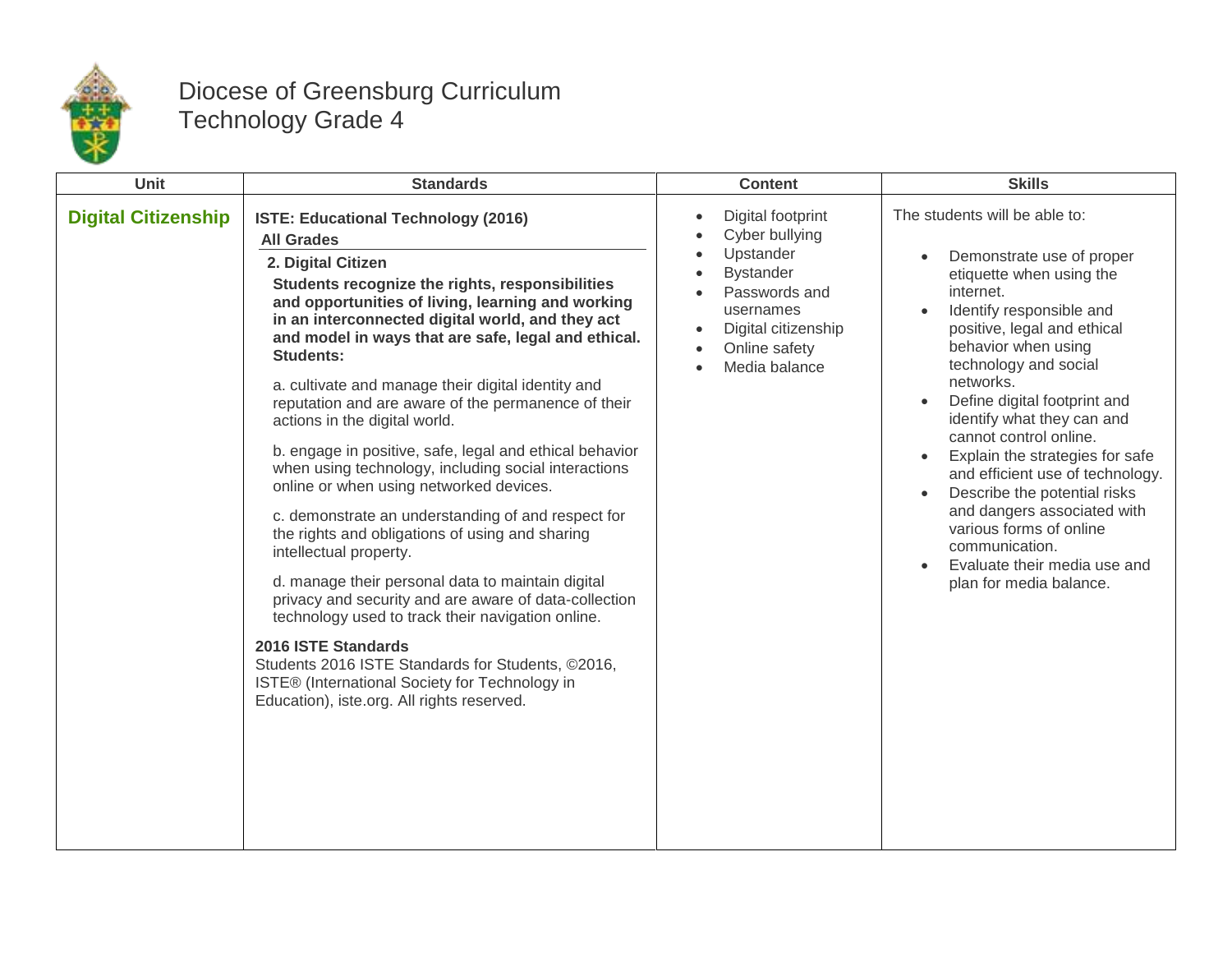| <b>Unit</b>                                                      | <b>Standards</b>                                                                                                                                                                                                                                                                                                                                                                                                                                                                                                                                                                                                                                                                                                                                                                                                         | <b>Content</b>                                                                                                                                                                                                                                   | <b>Skills</b>                                                                                                                                                                                                                                                                          |
|------------------------------------------------------------------|--------------------------------------------------------------------------------------------------------------------------------------------------------------------------------------------------------------------------------------------------------------------------------------------------------------------------------------------------------------------------------------------------------------------------------------------------------------------------------------------------------------------------------------------------------------------------------------------------------------------------------------------------------------------------------------------------------------------------------------------------------------------------------------------------------------------------|--------------------------------------------------------------------------------------------------------------------------------------------------------------------------------------------------------------------------------------------------|----------------------------------------------------------------------------------------------------------------------------------------------------------------------------------------------------------------------------------------------------------------------------------------|
| <b>Web Accounts</b>                                              | ISTE: Educational Technology (2016)<br><b>ISTE: All Grades</b><br>2. Digital Citizen<br>Students recognize the rights, responsibilities<br>and opportunities of living, learning and working<br>in an interconnected digital world, and they act<br>and model in ways that are safe, legal and ethical.<br><b>Students:</b><br>a. cultivate and manage their digital identity and<br>reputation and are aware of the permanence of their<br>actions in the digital world.<br>d. manage their personal data to maintain digital<br>privacy and security and are aware of data-collection<br>technology used to track their navigation online.<br>2016 ISTE Standards<br>Students 2016 ISTE Standards for Students, ©2016,<br>ISTE® (International Society for Technology in<br>Education), iste.org. All rights reserved. | File management<br>$\bullet$<br>Password<br>$\bullet$<br>management<br>Username<br>$\bullet$<br>management<br>Public information<br>$\bullet$<br>Private information<br>$\bullet$<br>Bookmark/favorite<br>$\bullet$                              | The students will be able to:<br>Develop a safe and secure<br>username and password.<br>Describe the difference<br>$\bullet$<br>between public and private<br>information.<br>Manage and organize files and<br>accounts.<br>Use appropriate tools<br>$\bullet$<br>correctly.           |
| <b>Basic Computer</b><br><b>Skills and</b><br><b>Keyboarding</b> | ISTE: Educational Technology (2016)<br><b>All Grades</b><br>1. Empowered Learner<br>Students leverage technology to take an active<br>role in choosing, achieving and demonstrating<br>competency in their learning goals, informed by<br>the learning sciences. Students:<br>d. understand the fundamental concepts of<br>technology operations, demonstrate the ability to<br>choose, use and troubleshoot current technologies<br>and are able to transfer their knowledge to explore<br>emerging technologies.<br><b>6. Creative Communicator</b><br>Students communicate clearly and express<br>themselves creatively for a variety of purposes<br>using the platforms, tools, styles, formats and<br>digital media appropriate to their goals. Students:                                                           | Login<br>$\bullet$<br>Username<br>Password<br>$\bullet$<br>Icon<br>$\bullet$<br>Application<br>$\bullet$<br>Menu<br>$\bullet$<br>Cloud<br>$\bullet$<br>Files<br>$\bullet$<br>Symbols (home,<br>refresh, favorite)<br>Computer parts<br>$\bullet$ | The students will be able to:<br>Log into and out of programs.<br>Use menus, applications, and<br>icons to access programs.<br>Save and manage information<br>$\bullet$<br>in files and/or the cloud.<br>Identify universal symbols,<br>$\bullet$<br>menu bars, and computer<br>parts. |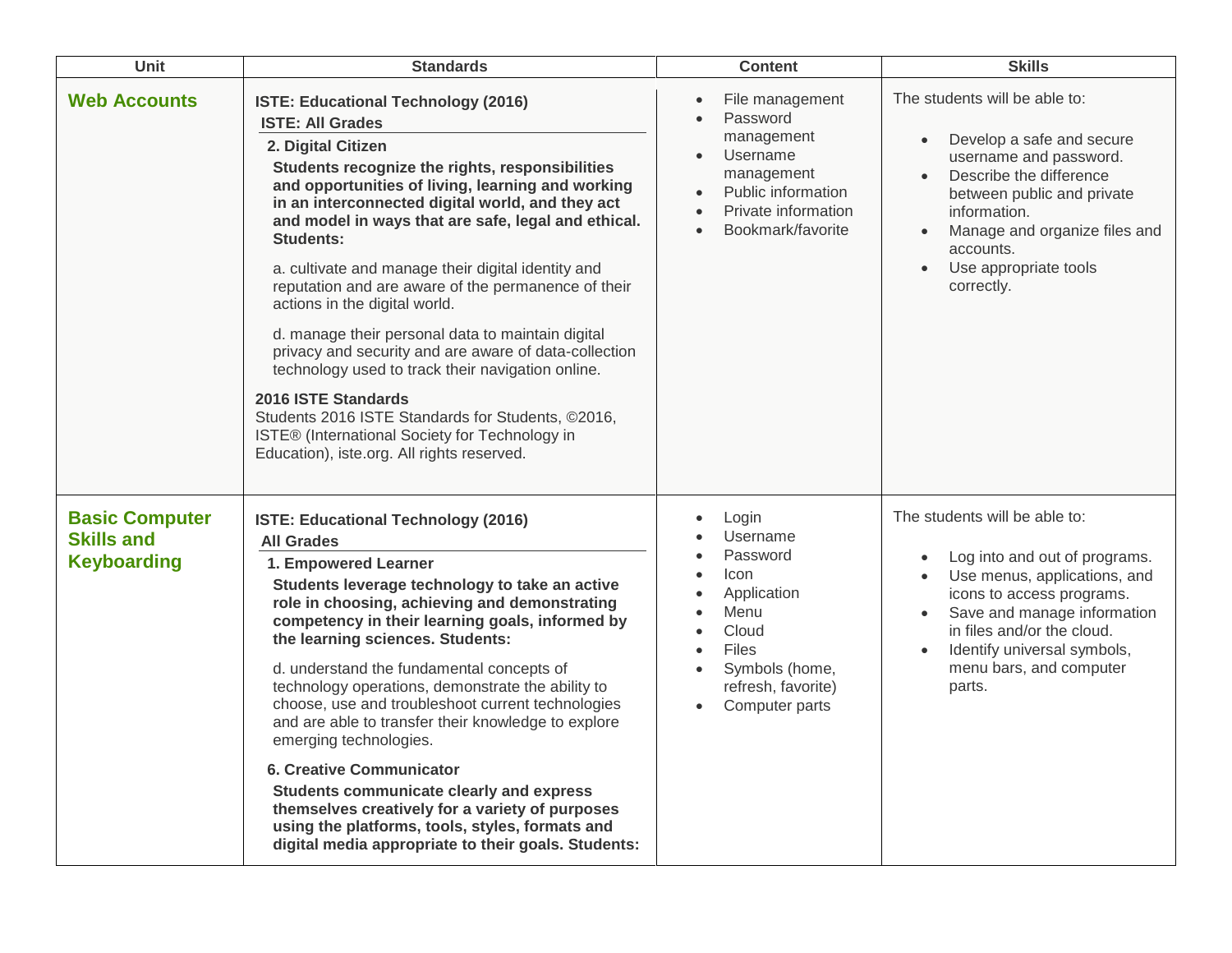| Unit                   | <b>Standards</b>                                                                                                                                                                                                                                                                                                                                                                                                                                                                                                                                                                                                                                                                                                                                                                                                                                                                                                                                                                                     | <b>Content</b>                                                                                                                                                                                                               | <b>Skills</b>                                                                                                                                                                                                                                                      |
|------------------------|------------------------------------------------------------------------------------------------------------------------------------------------------------------------------------------------------------------------------------------------------------------------------------------------------------------------------------------------------------------------------------------------------------------------------------------------------------------------------------------------------------------------------------------------------------------------------------------------------------------------------------------------------------------------------------------------------------------------------------------------------------------------------------------------------------------------------------------------------------------------------------------------------------------------------------------------------------------------------------------------------|------------------------------------------------------------------------------------------------------------------------------------------------------------------------------------------------------------------------------|--------------------------------------------------------------------------------------------------------------------------------------------------------------------------------------------------------------------------------------------------------------------|
|                        | a. choose the appropriate platforms and tools for<br>meeting the desired objectives of their creation or<br>communication.<br>d. publish or present content that customizes the<br>message and medium for their intended audiences.<br>2016 ISTE Standards<br>Students 2016 ISTE Standards for Students, ©2016,<br>ISTE® (International Society for Technology in<br>Education), iste.org. All rights reserved.                                                                                                                                                                                                                                                                                                                                                                                                                                                                                                                                                                                      |                                                                                                                                                                                                                              |                                                                                                                                                                                                                                                                    |
| <b>Word Processing</b> | <b>ISTE: Educational Technology (2016)</b><br><b>All Grades</b><br><b>6. Creative Communicator</b><br>Students communicate clearly and express<br>themselves creatively for a variety of purposes<br>using the platforms, tools, styles, formats and<br>digital media appropriate to their goals. Students:<br>a. choose the appropriate platforms and tools for<br>meeting the desired objectives of their creation or<br>communication.<br>b. create original works or responsibly repurpose or<br>remix digital resources into new creations.<br>c. communicate complex ideas clearly and effectively<br>by creating or using a variety of digital objects such<br>as visualizations, models or simulations.<br>d. publish or present content that customizes the<br>message and medium for their intended audiences.<br>2016 ISTE Standards<br>Students 2016 ISTE Standards for Students, ©2016,<br>ISTE® (International Society for Technology in<br>Education), iste.org. All rights reserved. | Copy<br>Paste<br>Highlight<br>Insert<br>Format<br>Save<br>Save As<br>Edit<br>Print<br>Font<br><b>Size</b><br>Style<br>Line spacing<br><b>Margins</b><br>$\bullet$<br>Graphics/Images<br>Toolbar<br><b>Keyboard Shortcuts</b> | The students will be able to:<br>Edit text into a document.<br>Copy and paste.<br>Insert and manipulate a<br>graphic.<br>Highlight text.<br>Use the menu toolbar to<br>format, edit, print, and change<br>font.<br>Save assignments.<br>Employ keyboard shortcuts. |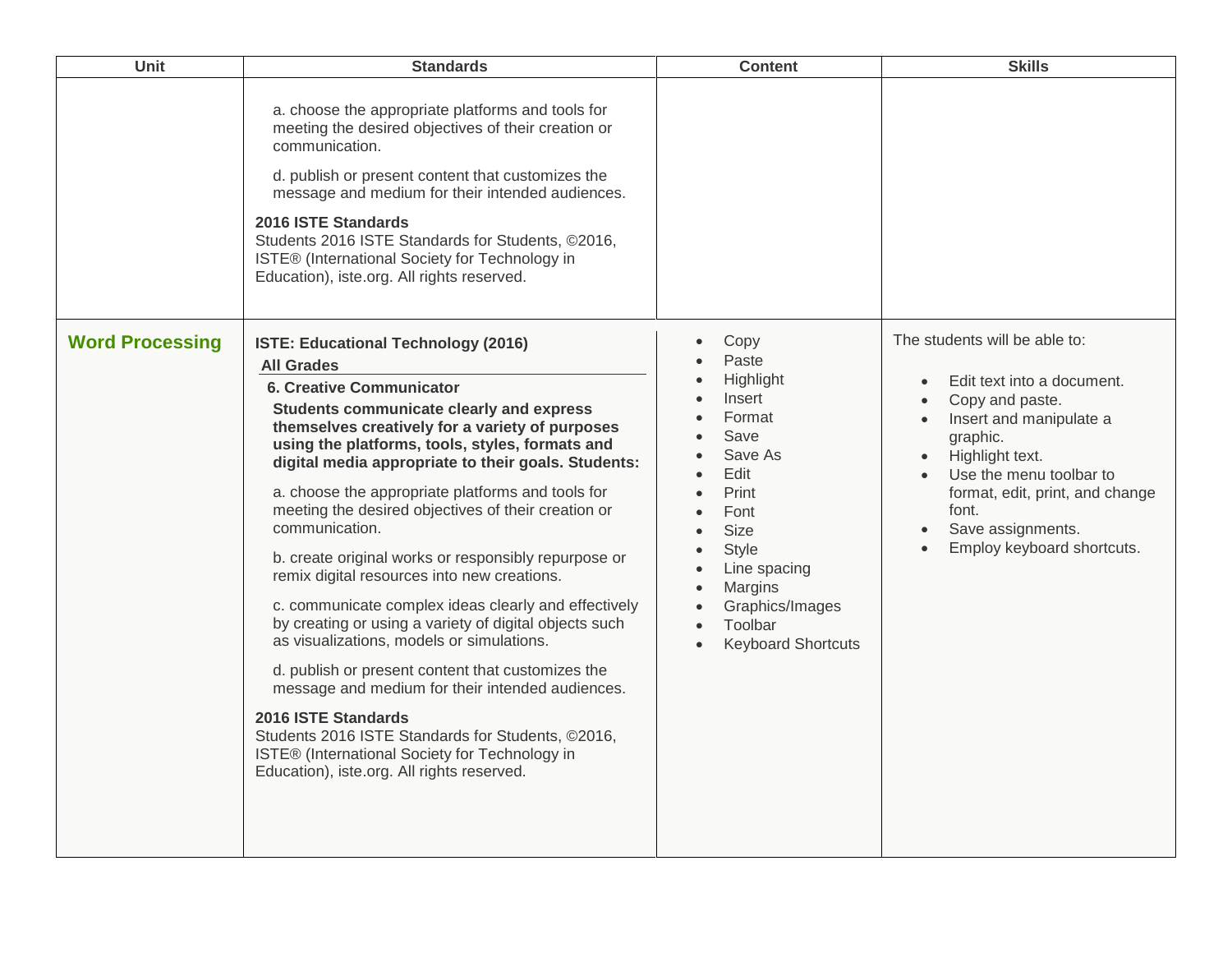| Unit            | <b>Standards</b>                                                                                                                                                                                                                                                                                                                                                                                                                                                                                                                                                                                                                                                                                                                                                                                                                                                                                                                                                                                                                                                                                                             | <b>Content</b>                                                                                                                                                                                           | <b>Skills</b>                                                                                                                                                                                                                                             |
|-----------------|------------------------------------------------------------------------------------------------------------------------------------------------------------------------------------------------------------------------------------------------------------------------------------------------------------------------------------------------------------------------------------------------------------------------------------------------------------------------------------------------------------------------------------------------------------------------------------------------------------------------------------------------------------------------------------------------------------------------------------------------------------------------------------------------------------------------------------------------------------------------------------------------------------------------------------------------------------------------------------------------------------------------------------------------------------------------------------------------------------------------------|----------------------------------------------------------------------------------------------------------------------------------------------------------------------------------------------------------|-----------------------------------------------------------------------------------------------------------------------------------------------------------------------------------------------------------------------------------------------------------|
| <b>Research</b> | <b>ISTE: Educational Technology (2016)</b><br><b>All Grades</b><br>3. Knowledge Constructor<br>Students critically curate a variety of resources<br>using digital tools to construct knowledge,<br>produce creative artifacts and make meaningful<br>learning experiences for themselves and others.<br><b>Students:</b><br>a. plan and employ effective research strategies to<br>locate information and other resources for their<br>intellectual or creative pursuits.<br>b. evaluate the accuracy, perspective, credibility and<br>relevance of information, media, data or other<br>resources.<br>c. curate information from digital resources using a<br>variety of tools and methods to create collections of<br>artifacts that demonstrate meaningful connections or<br>conclusions.<br>d. build knowledge by actively exploring real-world<br>issues and problems, developing ideas and theories<br>and pursuing answers and solutions.<br>2016 ISTE Standards<br>Students 2016 ISTE Standards for Students, ©2016,<br>ISTE® (International Society for Technology in<br>Education), iste.org. All rights reserved. | Address bar<br>Search engine<br>Web Browser<br>Forward/backward<br>$\bullet$<br>arrows<br>Search results<br>$\bullet$<br>Key words<br>Sources<br>Copyright<br>Plagiarism<br>Favorite<br><b>Bookmarks</b> | The students will be able to:<br>Cite sources and images.<br>Define plagiarism.<br>Write information in their own<br>words.<br>Evaluate sources.<br>Enter website address into<br>address bar.<br>Navigate using back and<br>$\bullet$<br>forward arrows. |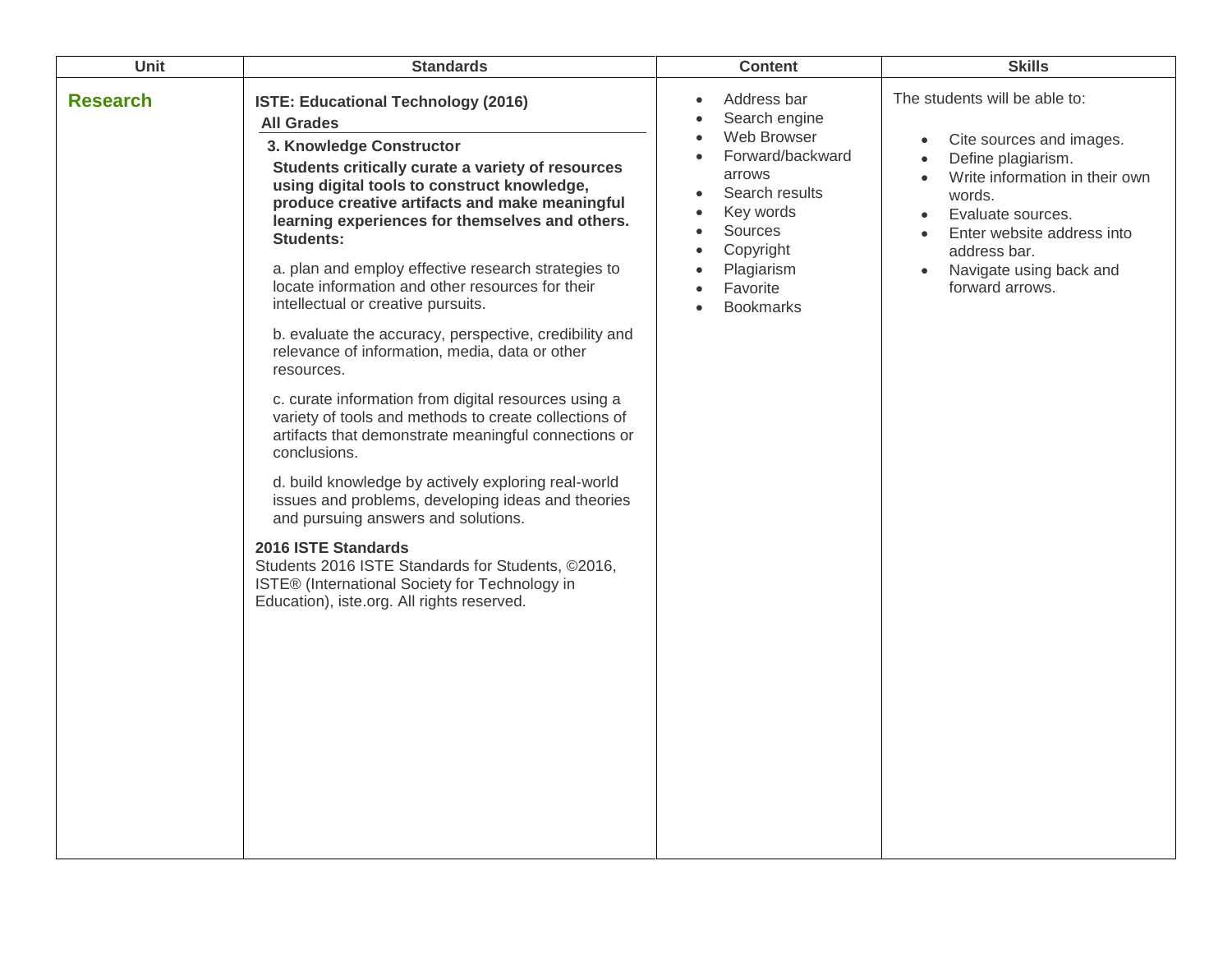| Unit          | <b>Standards</b>                                                                                                                                                                                                                                                                                                                                                                                                                                                                                                                                                                                                                                                                                                                                                                                                                                                                                                                                                                                                                                                                                                                                                                                                                                                                                                                                | <b>Content</b>                                                                                                                                                          | <b>Skills</b>                                                                                                                                                                                                          |
|---------------|-------------------------------------------------------------------------------------------------------------------------------------------------------------------------------------------------------------------------------------------------------------------------------------------------------------------------------------------------------------------------------------------------------------------------------------------------------------------------------------------------------------------------------------------------------------------------------------------------------------------------------------------------------------------------------------------------------------------------------------------------------------------------------------------------------------------------------------------------------------------------------------------------------------------------------------------------------------------------------------------------------------------------------------------------------------------------------------------------------------------------------------------------------------------------------------------------------------------------------------------------------------------------------------------------------------------------------------------------|-------------------------------------------------------------------------------------------------------------------------------------------------------------------------|------------------------------------------------------------------------------------------------------------------------------------------------------------------------------------------------------------------------|
| <b>Coding</b> | PA: Science, Technology and Engineering (2012)<br>PA: Grade 4<br>3.4. Technology and Engineering Education<br>3.4.A. The Scope of Technology Pennsylvania's<br>public schools shall teach, challenge and support<br>every student to realize his or her maximum<br>potential and to acquire the knowledge and skills<br>needed to:<br>3.4.4.A1. Understand that tools, materials, and skills<br>are used to make things and carry out tasks.<br>3.4.4.A2. Understand that systems have parts and<br>components that work together.<br>3.4.4.A3. Describe how various relationships exist<br>between technology and other fields.<br>3.4.C. Technology and Engineering Design<br>Pennsylvania's public schools shall teach,<br>challenge and support every student to realize his<br>or her maximum potential and to acquire the<br>knowledge and skills needed to:<br>3.4.4.C1. Understand that there is no perfect design.<br>3.4.4.C2. Describe the engineering design process:<br>Define a problem. Generate ideas. Select a solution<br>and test it. Make the item. Evaluate the item.<br>Communicate the solution with others. Present the<br>results.<br>3.4.4.C3. Explain how asking questions and making<br>observations help a person understand how things<br>work and can be repaired.<br><b>ISTE: Educational Technology (2016)</b> | Code blocks<br>Repeat<br>$\bullet$<br>Algorithm<br>$\bullet$<br>Debugging<br>$\bullet$<br>Sequencing<br>Loops<br>$\bullet$<br>Conditionals<br>Condition<br>Troubleshoot | The students will be able to:<br>Follow steps to debug and<br>$\bullet$<br>troubleshoot.<br>Sequence and break down<br>commands.<br>Define condition and<br>conditional.<br>Determine whether a<br>conditional is met. |
|               | <b>All Grades</b><br>4. Innovative Designer<br>Students use a variety of technologies within a<br>design process to identify and solve problems by<br>creating new, useful or imaginative solutions.<br><b>Students:</b>                                                                                                                                                                                                                                                                                                                                                                                                                                                                                                                                                                                                                                                                                                                                                                                                                                                                                                                                                                                                                                                                                                                        |                                                                                                                                                                         |                                                                                                                                                                                                                        |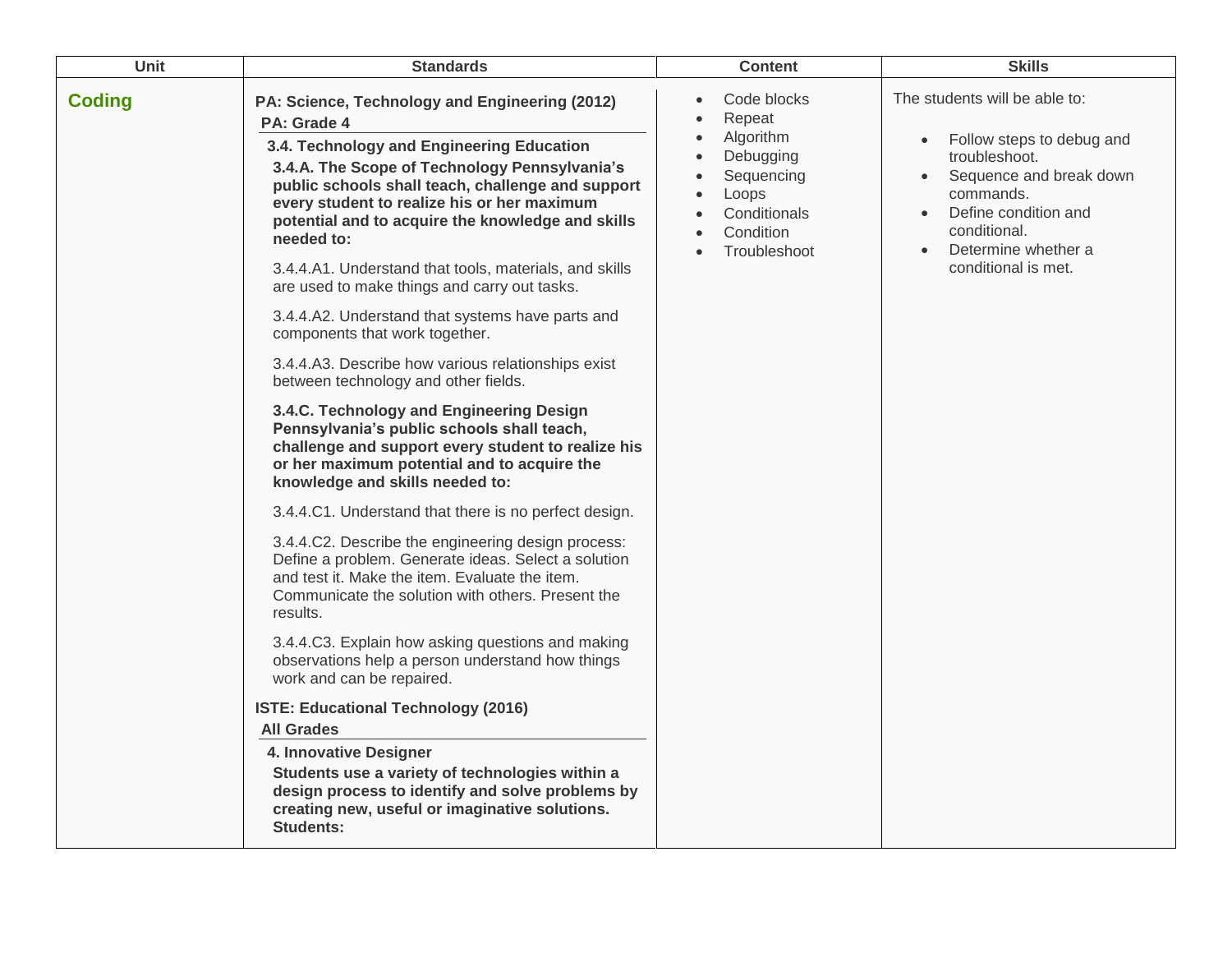| Unit                | <b>Standards</b>                                                                                                                                                                                                                                                                                                                                                                                                                                                                                                                                                                                                                                                                                                                                                               | <b>Content</b>                                                                                                                                                                                | <b>Skills</b>                                                                                                                                                                                                                                                                                                                                                                                                           |
|---------------------|--------------------------------------------------------------------------------------------------------------------------------------------------------------------------------------------------------------------------------------------------------------------------------------------------------------------------------------------------------------------------------------------------------------------------------------------------------------------------------------------------------------------------------------------------------------------------------------------------------------------------------------------------------------------------------------------------------------------------------------------------------------------------------|-----------------------------------------------------------------------------------------------------------------------------------------------------------------------------------------------|-------------------------------------------------------------------------------------------------------------------------------------------------------------------------------------------------------------------------------------------------------------------------------------------------------------------------------------------------------------------------------------------------------------------------|
|                     | d. exhibit a tolerance for ambiguity, perseverance and<br>the capacity to work with open-ended problems.<br>5. Computational Thinker<br>Students develop and employ strategies for<br>understanding and solving problems in ways that<br>leverage the power of technological methods to<br>develop and test solutions. Students:<br>c. break problems into component parts, extract key<br>information, and develop descriptive models to<br>understand complex systems or facilitate problem-<br>solving.<br>d. understand how automation works and use<br>algorithmic thinking to develop a sequence of steps to<br>create and test automated solutions.<br>Copyright © 2015 Commonwealth of Pennsylvania. All<br><b>Rights Reserved</b>                                     |                                                                                                                                                                                               |                                                                                                                                                                                                                                                                                                                                                                                                                         |
| <b>Spreadsheets</b> | <b>ISTE: Educational Technology (2016)</b><br><b>All Grades</b><br>5. Computational Thinker<br>Students develop and employ strategies for<br>understanding and solving problems in ways that<br>leverage the power of technological methods to<br>develop and test solutions. Students:<br>a. formulate problem definitions suited for technology-<br>assisted methods such as data analysis, abstract<br>models and algorithmic thinking in exploring and<br>finding solutions.<br>b. collect data or identify relevant data sets, use<br>digital tools to analyze them, and represent data in<br>various ways to facilitate problem-solving and<br>decision-making.<br>c. break problems into component parts, extract key<br>information, and develop descriptive models to | Row<br>Cell<br>Column<br>Sheet<br>Values<br>Label<br>$\bullet$<br>Chart<br>$\bullet$<br>Graph<br>$\bullet$<br>Data<br>$\bullet$<br>Spreadsheet<br>$\bullet$<br>Calculate<br>Formula<br>Format | The students will be able to:<br>Identify cell, row, column, and<br>sheet.<br>Enter and delete text and<br>numbers within a cell.<br>Create a graph in a<br>$\bullet$<br>spreadsheet.<br>Collect and input data.<br>Select data within a<br>spreadsheet.<br>Change the font, size, and<br>$\bullet$<br>color of text within a cell.<br>Perform calculations using<br>$\bullet$<br>formulas and mathematical<br>symbols. |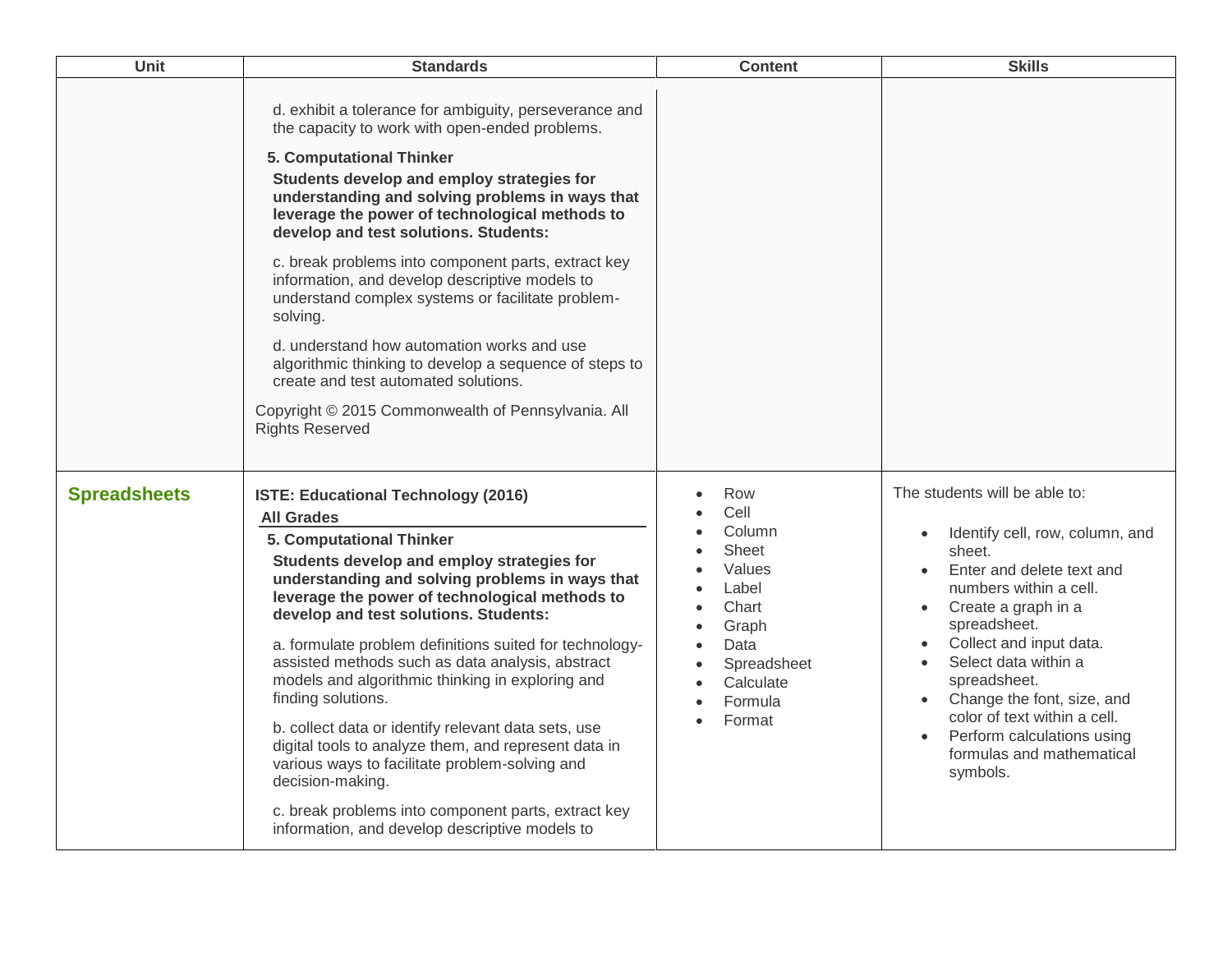| Unit                 | <b>Standards</b>                                                                                                                                                                                                                                                                                                                                                                                                                                                                                                                                                                                                                                                                                                                                                                                                                                                                                                                                                                                                                                                                                                                                                      | <b>Content</b>                                                                                         | <b>Skills</b>                                                                                                                                                                                                                                                                                                                                                                                                  |
|----------------------|-----------------------------------------------------------------------------------------------------------------------------------------------------------------------------------------------------------------------------------------------------------------------------------------------------------------------------------------------------------------------------------------------------------------------------------------------------------------------------------------------------------------------------------------------------------------------------------------------------------------------------------------------------------------------------------------------------------------------------------------------------------------------------------------------------------------------------------------------------------------------------------------------------------------------------------------------------------------------------------------------------------------------------------------------------------------------------------------------------------------------------------------------------------------------|--------------------------------------------------------------------------------------------------------|----------------------------------------------------------------------------------------------------------------------------------------------------------------------------------------------------------------------------------------------------------------------------------------------------------------------------------------------------------------------------------------------------------------|
|                      | understand complex systems or facilitate problem-<br>solving.<br>d. understand how automation works and use<br>algorithmic thinking to develop a sequence of steps to<br>create and test automated solutions.<br>2016 ISTE Standards<br>Students 2016 ISTE Standards for Students, ©2016,<br>ISTE® (International Society for Technology in<br>Education), iste.org. All rights reserved.                                                                                                                                                                                                                                                                                                                                                                                                                                                                                                                                                                                                                                                                                                                                                                             |                                                                                                        |                                                                                                                                                                                                                                                                                                                                                                                                                |
| <b>Presentations</b> | <b>ISTE: Educational Technology (2016)</b><br><b>All Grades</b><br><b>6. Creative Communicator</b><br>Students communicate clearly and express<br>themselves creatively for a variety of purposes<br>using the platforms, tools, styles, formats and<br>digital media appropriate to their goals. Students:<br>a. choose the appropriate platforms and tools for<br>meeting the desired objectives of their creation or<br>communication.<br>7. Global Collaborator<br>Students use digital tools to broaden their<br>perspectives and enrich their learning by<br>collaborating with others and working effectively<br>in teams locally and globally. Students:<br>b. use collaborative technologies to work with others,<br>including peers, experts or community members, to<br>examine issues and problems from multiple<br>viewpoints.<br>c. contribute constructively to project teams,<br>assuming various roles and responsibilities to work<br>effectively toward a common goal.<br>2016 ISTE Standards<br>Students 2016 ISTE Standards for Students, ©2016,<br>ISTE® (International Society for Technology in<br>Education), iste.org. All rights reserved. | Presentation<br>Slide<br>Graphic<br>Transition<br>Animation<br>Format<br>Background<br>Design<br>Theme | The students will be able to:<br>Design a presentation using a<br>presentation tool.<br>Organize content in a<br>presentation.<br>Create, edit, and format text on<br>a slide.<br>Insert and edit graphics and<br>data.<br>Insert videos into<br>presentations.<br>Reference sources.<br>Use animations and transitions<br>appropriately and moderately.<br>Format background and<br>themes of a presentation. |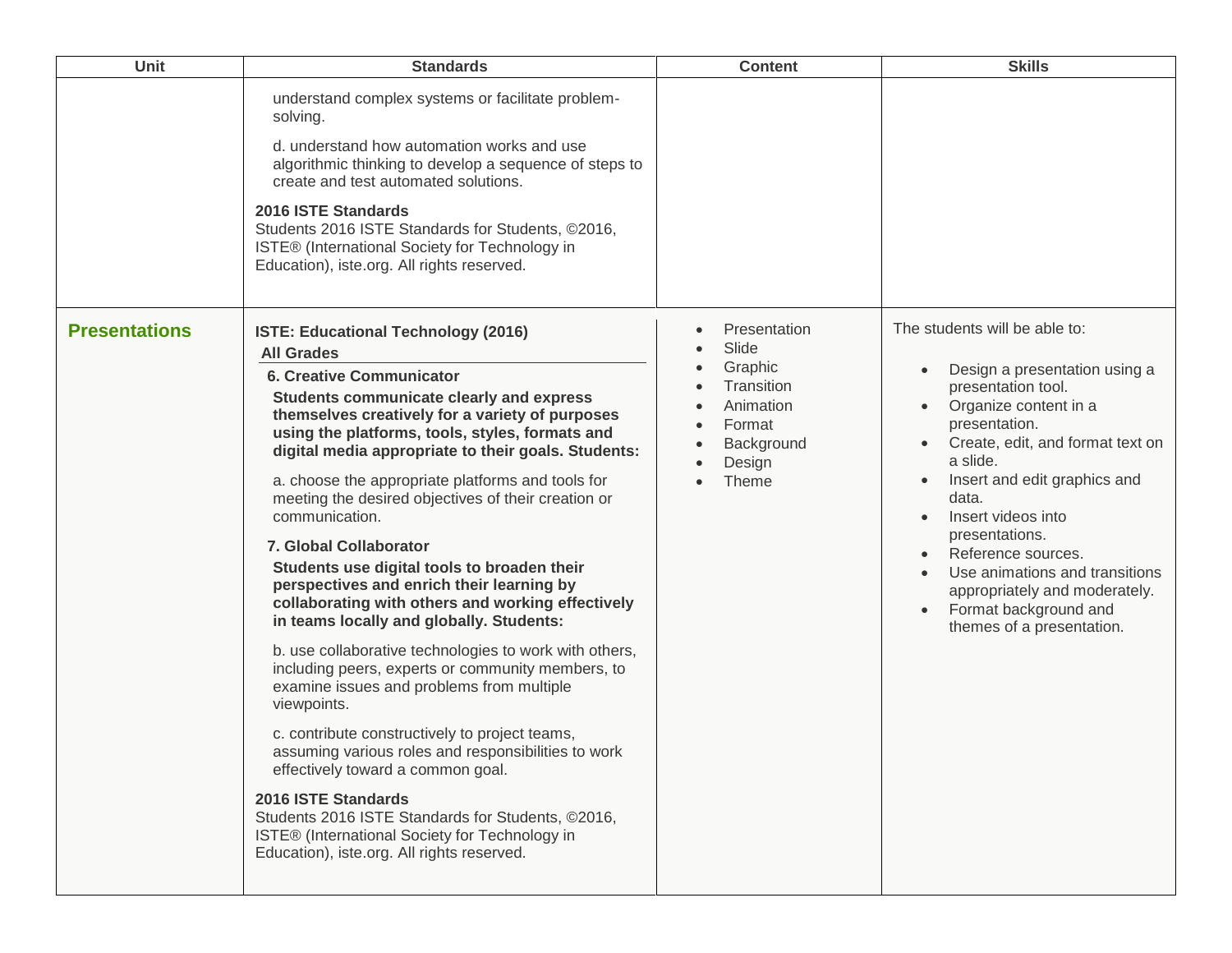| Unit                  | <b>Standards</b>                                                                                                                                                                                                                                                                                                                                                                                                                                                                                                                                                                                                                                                                                                                                                                                                                                                                                                                                                                                                                                                                                                                                                                                                                                                                                                                                                                                                                                                                                                                                                                                                                                                                       | <b>Content</b>                                                                | <b>Skills</b>                                                                                                                                                                                                                                                                                                   |
|-----------------------|----------------------------------------------------------------------------------------------------------------------------------------------------------------------------------------------------------------------------------------------------------------------------------------------------------------------------------------------------------------------------------------------------------------------------------------------------------------------------------------------------------------------------------------------------------------------------------------------------------------------------------------------------------------------------------------------------------------------------------------------------------------------------------------------------------------------------------------------------------------------------------------------------------------------------------------------------------------------------------------------------------------------------------------------------------------------------------------------------------------------------------------------------------------------------------------------------------------------------------------------------------------------------------------------------------------------------------------------------------------------------------------------------------------------------------------------------------------------------------------------------------------------------------------------------------------------------------------------------------------------------------------------------------------------------------------|-------------------------------------------------------------------------------|-----------------------------------------------------------------------------------------------------------------------------------------------------------------------------------------------------------------------------------------------------------------------------------------------------------------|
| <b>Digital Design</b> | <b>ISTE: Educational Technology (2016)</b><br><b>All Grades</b><br>3. Knowledge Constructor<br>Students critically curate a variety of resources<br>using digital tools to construct knowledge,<br>produce creative artifacts and make meaningful<br>learning experiences for themselves and others.<br><b>Students:</b><br>c. curate information from digital resources using a<br>variety of tools and methods to create collections of<br>artifacts that demonstrate meaningful connections or<br>conclusions.<br>d. build knowledge by actively exploring real-world<br>issues and problems, developing ideas and theories<br>and pursuing answers and solutions.<br>4. Innovative Designer<br>Students use a variety of technologies within a<br>design process to identify and solve problems by<br>creating new, useful or imaginative solutions.<br>Students:<br>a. know and use a deliberate design process for<br>generating ideas, testing theories, creating innovative<br>artifacts or solving authentic problems.<br>b. select and use digital tools to plan and manage a<br>design process that considers design constraints and<br>calculated risks.<br><b>6. Creative Communicator</b><br>Students communicate clearly and express<br>themselves creatively for a variety of purposes<br>using the platforms, tools, styles, formats and<br>digital media appropriate to their goals. Students:<br>b. create original works or responsibly repurpose or<br>remix digital resources into new creations.<br>c. communicate complex ideas clearly and effectively<br>by creating or using a variety of digital objects such<br>as visualizations, models or simulations. | Multimedia<br>Appropriate<br>Audience<br>Voice<br>Topic<br>Purpose<br>Content | The students will be able to:<br>Consider their audience when<br>using digital designs.<br>Use appropriate listening and<br>presentation skills.<br>Plan and deliver a multimedia<br>presentation that is appropriate<br>to the purpose, topic, and<br>content.<br>Choose the appropriate tool for<br>the task. |